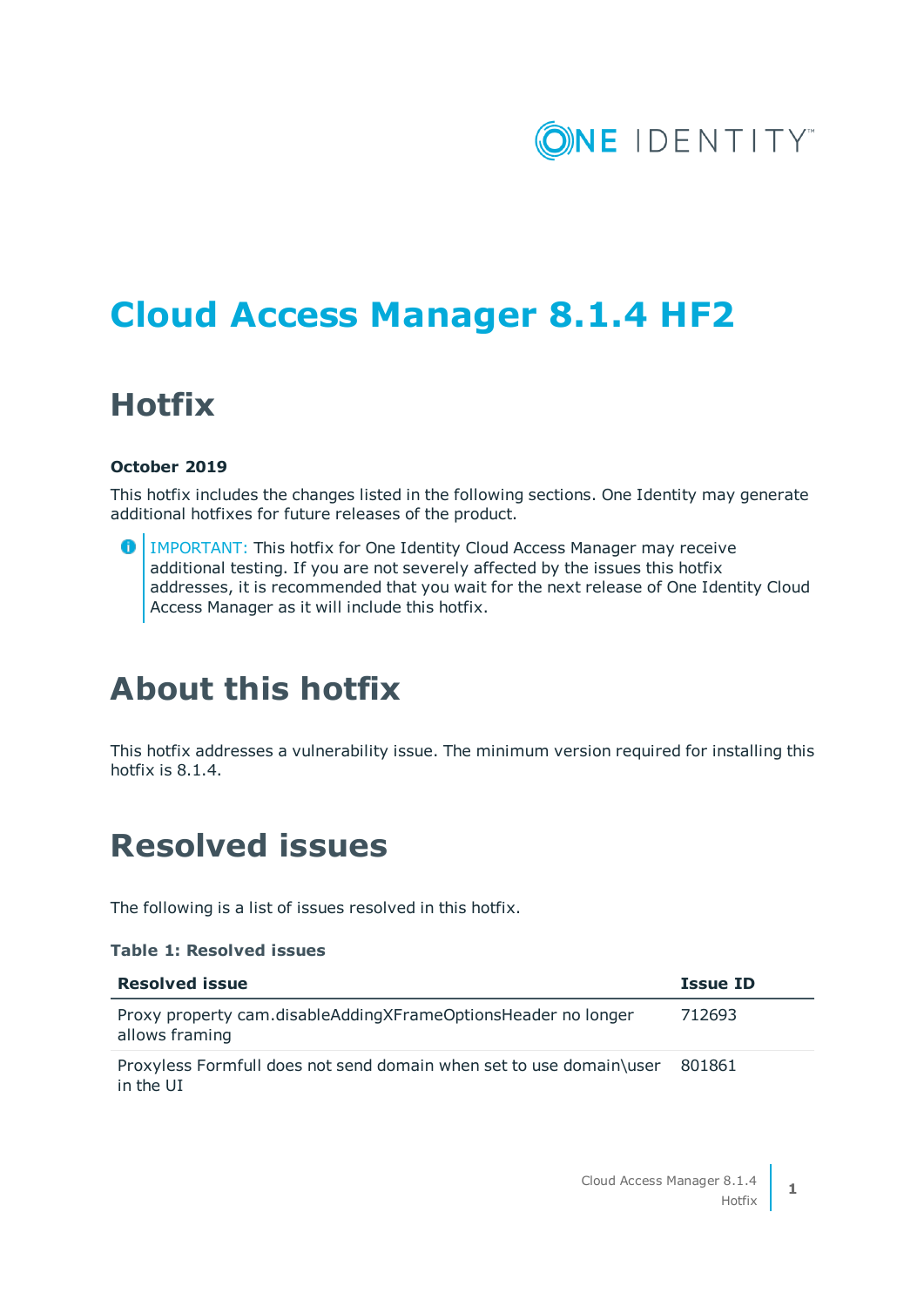| <b>Resolved issue</b>                   | Issue ID |
|-----------------------------------------|----------|
| SAML Logout sends URN not HTTPS         | 802059   |
| Security Vulnerability - OTP validation | 803533   |
| Security Vulnerability - CSRF           | 803534   |

## **Installing this hotfix**

Before upgrading to this hotfix, please ensure that you have a current backup of the existing installation. The hotfix may be applied as an upgrade to an existing Cloud Access Manager installation by running the appropriate executable on the host system(s) and following the wizard instructions.

For full backup, installation, restore and configuration information, refer to the *Cloud Access Manager Installation Guide* and the *Cloud Access Manager Configuration Guide*.

## **Verifying successful completion**

### *To determine if this hotfix is installed*

- 1. Navigate to the **Control Panel** on the server where Cloud Access Manager is installed.
- 2. Navigate to **Programs and Features**.
- 3. The version for Cloud Access Manager should now read 8.1.4.8548.

## **Removing this hotfix**

To make it possible to restore Cloud Access Manager to an earlier version, before applying the hotfix you must backup your existing deployment. Restore this backup to roll back the hotfix.

For full details of the backup and restore procedures, refer to the *Cloud Access Manager Installation Guide*.

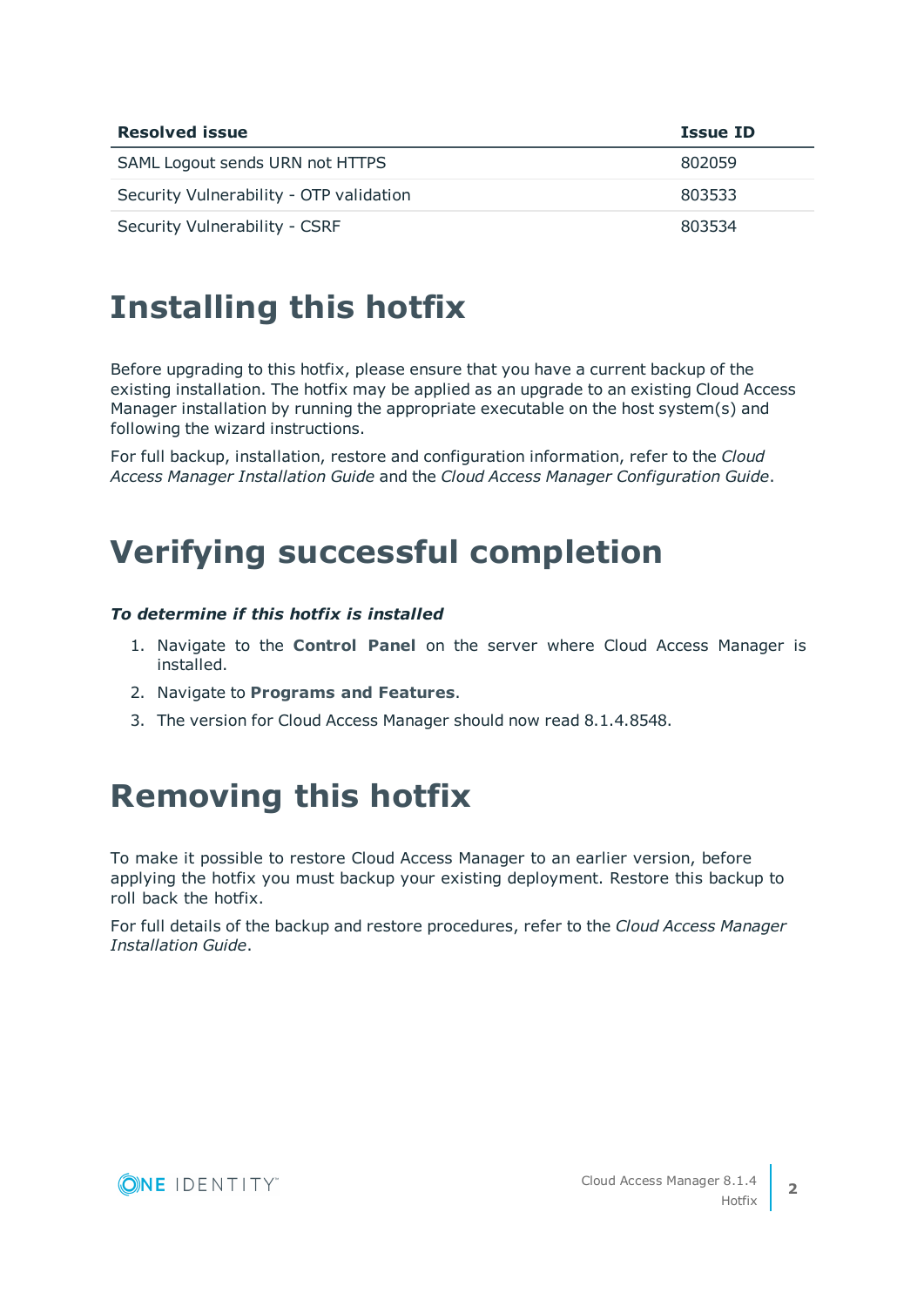## **About us**

One Identity solutions eliminate the complexities and time-consuming processes often required to govern identities, manage privileged accounts and control access. Our solutions enhance business agility while addressing your IAM challenges with on-premises, cloud and hybrid environments.

## **Contacting us**

For sales or other inquiries, visit <https://www.oneidentity.com/company/contact-us.aspx> or call +1-800-306-9329.

### **Technical support resources**

Technical support is available to One Identity customers with a valid maintenance contract and customers who have trial versions. You can access the Support Portal at [https://support.oneidentity.com/.](https://support.oneidentity.com/)

The Support Portal provides self-help tools you can use to solve problems quickly and independently, 24 hours a day, 365 days a year. The Support Portal enables you to:

- Submit and manage a Service Request
- View Knowledge Base articles
- Sign up for product notifications
- Download software and technical documentation
- View how-to videos at [www.YouTube.com/OneIdentity](http://www.youtube.com/OneIdentity)
- Engage in community discussions
- Chat with support engineers online
- View services to assist you with your product